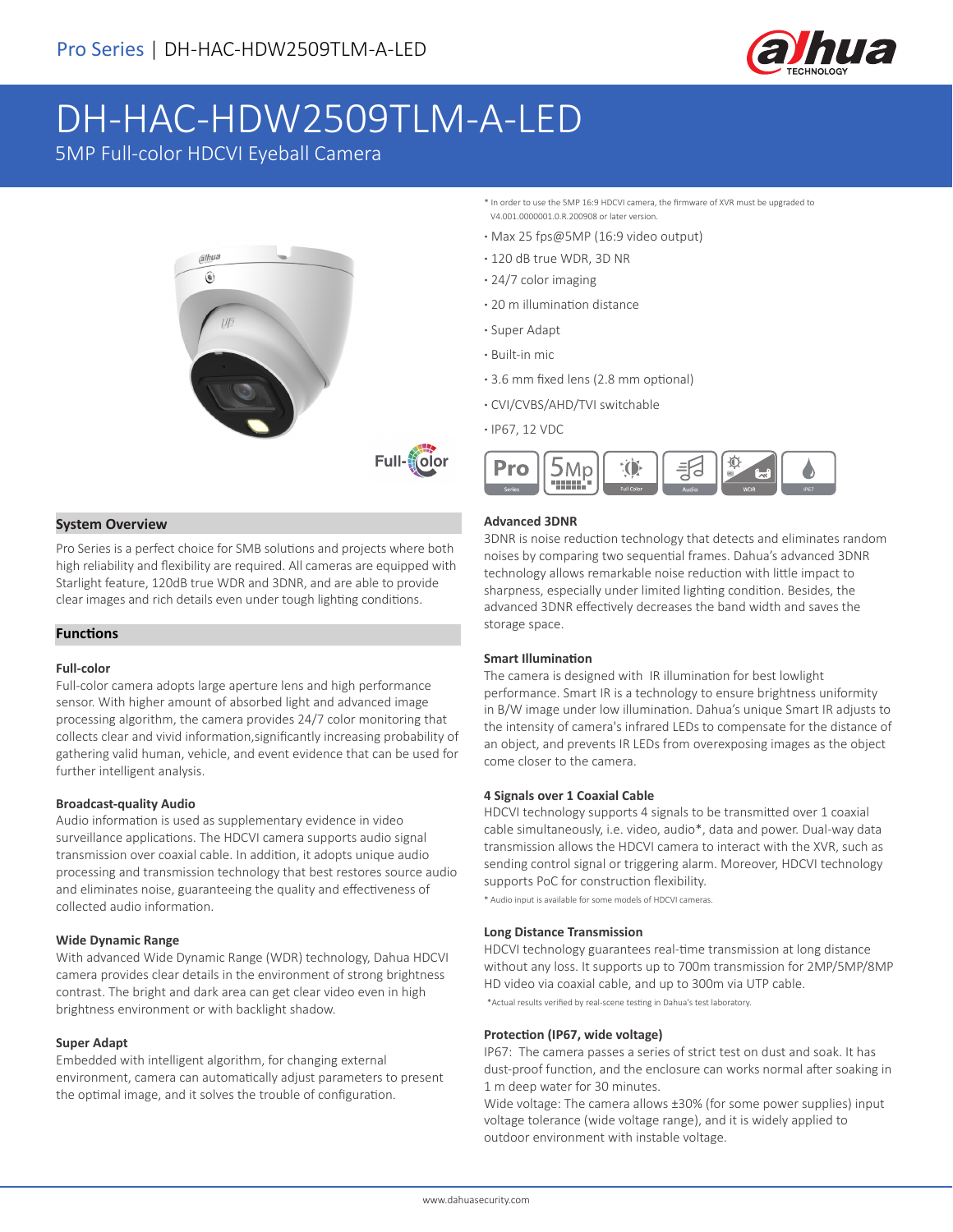# Pro Series | DH-HAC-HDW2509TLM-A-LED

# **Technical Specification**

| Camera                          |                  |                                                                     |                     |                     |                                         |
|---------------------------------|------------------|---------------------------------------------------------------------|---------------------|---------------------|-----------------------------------------|
| Image Sensor                    |                  | <b>5MP CMOS</b>                                                     |                     |                     |                                         |
| Max. Resolution                 |                  | 2880 (H) × 1620 (V)                                                 |                     |                     |                                         |
| Pixel                           |                  | 5MP                                                                 |                     |                     |                                         |
| <b>Scanning System</b>          |                  | Progressive                                                         |                     |                     |                                         |
| <b>Electronic Shutter Speed</b> |                  | PAL: 1/3 s-1/100,000 s<br>NTSC: 1/4 s-1/100,000 s                   |                     |                     |                                         |
| S/N Ratio                       |                  | >65 dB                                                              |                     |                     |                                         |
| Min. Illumination               |                  | 0.0002 Lux/F1.0, 0 Lux warm light on                                |                     |                     |                                         |
| <b>Illumination Distance</b>    |                  | 20 m (65.6 ft)                                                      |                     |                     |                                         |
| Illuminator On/Off Control      |                  | Auto; manual                                                        |                     |                     |                                         |
| <b>Illuminator Number</b>       |                  | 1 (Warm light)                                                      |                     |                     |                                         |
| Pan/Tilt/Rotation Range         |                  | Pan: 0°-360°<br>Tilt: 0°-78°<br>Rotation: 0°-360°                   |                     |                     |                                         |
| Lens                            |                  |                                                                     |                     |                     |                                         |
| Lens Type                       |                  | Fixed-focal                                                         |                     |                     |                                         |
| Mount Type                      |                  | M12                                                                 |                     |                     |                                         |
| Focal Length                    |                  | 2.8 mm; 3.6 mm                                                      |                     |                     |                                         |
| Max. Aperture                   |                  | F1.0                                                                |                     |                     |                                         |
| Field of View                   |                  | 2.8 mm: H: 111°; V: 57°; D: 131°<br>3.6 mm: H: 88°; V: 46°; D: 104° |                     |                     |                                         |
| Iris Type                       |                  | Fixed iris                                                          |                     |                     |                                         |
| <b>Close Focus Distance</b>     |                  | 2.8 mm: 1.5 m (4.9 ft)<br>3.6 mm: 2.3 m (7.5 ft)                    |                     |                     |                                         |
| <b>DORI</b><br>Distance         | Lens             | Detect                                                              | Observe             | Recognize           | Identify                                |
|                                 | $2.8$ mm         | 66 m<br>(216.5 ft)                                                  | 26.4 m<br>(86.6 ft) | 13.2 m<br>(43.3 ft) | 6.6 <sub>m</sub><br>$(21.7 \text{ ft})$ |
|                                 | $3.6 \text{ mm}$ | 80 m<br>(262.5 ft)                                                  | 32 m<br>(105 ft)    | 16 m<br>(52.5 ft)   | 8 m<br>(26.2 ft)                        |
|                                 |                  |                                                                     |                     |                     |                                         |

| Gain Control                 | Auto; manual                                                                                                                      |  |
|------------------------------|-----------------------------------------------------------------------------------------------------------------------------------|--|
| <b>Noise Reduction</b>       | 3D NR                                                                                                                             |  |
| <b>Smart Illumination</b>    | Yes                                                                                                                               |  |
| Defog                        | Electronic defog                                                                                                                  |  |
| Digital Zoom                 | 4x                                                                                                                                |  |
| Mirror                       | Off/On                                                                                                                            |  |
| Privacy Masking              | Off/On (8 area, rectangle)                                                                                                        |  |
| Certifications               |                                                                                                                                   |  |
| Certifications               | CE (EN55032, EN55024, EN50130-4)<br>FCC (CFR 47 FCC Part 15 subpartB, ANSI C63.4-2014)<br>UL (UL60950-1+CAN/CSA C22.2 No.60950-1) |  |
| Port                         |                                                                                                                                   |  |
| Video Output                 | Video output choices of CVI/TVI/AHD/CVBS by one BNC<br>port (DIP Switch)                                                          |  |
| Audio Input                  | One channel built-in mic                                                                                                          |  |
| Power                        |                                                                                                                                   |  |
| Power Supply                 | 12V ±30% DC                                                                                                                       |  |
| Power Consumption            | Max 4.4 W (12 VDC, warm light on)                                                                                                 |  |
| Environment                  |                                                                                                                                   |  |
| <b>Operating Temperature</b> | -40 °C to +60° C (-40 °F to 140 °F); < 95% (non-con-<br>densation)                                                                |  |
| Storage Temperature          | -40 °C to +60 °C (-40 °F to 140 °F); < 95% (non-con-<br>densation)                                                                |  |
| <b>Protection Grade</b>      | <b>IP67</b>                                                                                                                       |  |
| Structure                    |                                                                                                                                   |  |
| Casing                       | Metal throughout the whole casing                                                                                                 |  |
| <b>Camera Dimensions</b>     | $\phi$ 94 mm × 85.7 mm ( $\phi$ 3.7" × 3.37")                                                                                     |  |
| Net Weight                   | 0.35 kg (0.77 lb)                                                                                                                 |  |
| <b>Gross Weight</b>          | 0.49 kg (1.08 lb)                                                                                                                 |  |

Video

|                      | CVI:<br>PAL: 5M@25 fps; 4M@25 fps; 1080p@25 fps<br>NTSC: 5M@25 fps; 4M@30 fps; 1080p@30 fps                     |  |
|----------------------|-----------------------------------------------------------------------------------------------------------------|--|
| Frame Rate           | AHD:<br>PAL: 4M@25 fps;<br>NTSC: 4M@30 fps<br>TVI:<br>PAL: 4M@25 fps;<br>NTSC: 4M@30 fps<br>CVBS:<br>PAL: 960H; |  |
|                      | <b>NTSC: 960H</b>                                                                                               |  |
| Resolution           | 5M (2880 × 1620); 4M (2560 × 1440); 1080p (1920 ×<br>1080); 960H (960 × 576/960 × 480);                         |  |
| <b>BLC</b>           | BLC/HLC/WDR/HLC-Pro                                                                                             |  |
| <b>WDR</b>           | 120dB                                                                                                           |  |
| <b>White Balance</b> | Auto; Area white balance                                                                                        |  |
|                      |                                                                                                                 |  |